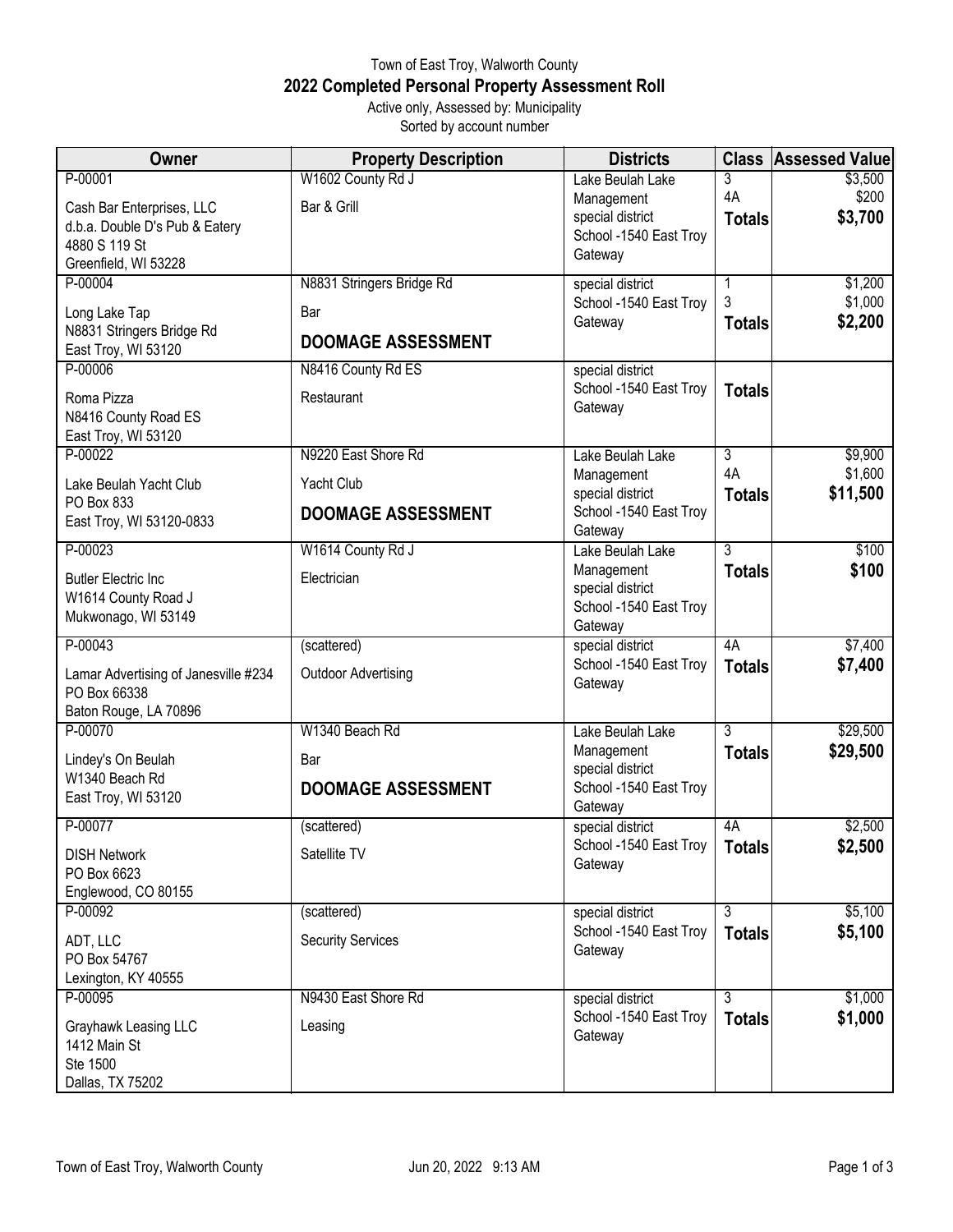| Owner                                                                                                                      | <b>Property Description</b>             | <b>Districts</b>                                                                        |                                 | <b>Class Assessed Value</b> |
|----------------------------------------------------------------------------------------------------------------------------|-----------------------------------------|-----------------------------------------------------------------------------------------|---------------------------------|-----------------------------|
| P-00100<br>Lloyd Hamm Masonry LLC<br>W1017 Miramar Rd                                                                      | W1017 Miramar Rd<br>Masonry             | East Troy San Dist #2<br>special district<br>School - 1540 East Troy<br>Gateway         | 3<br>4A<br><b>Totals</b>        | \$200<br>\$100<br>\$300     |
| East Troy, WI 53120                                                                                                        |                                         |                                                                                         |                                 |                             |
| P-00106<br>Dura Sports Floors, LLC<br>N9321 Beulah Park Rd<br>East Troy, WI 53120                                          | N9321 Beulah Park Rd<br>Sales & Service | Lake Beulah Lake<br>Management<br>special district<br>School -1540 East Troy<br>Gateway | $\overline{3}$<br><b>Totals</b> | \$200<br>\$200              |
| P-00116                                                                                                                    | W1178 Wolf Way                          | special district                                                                        | $\overline{3}$                  | \$300                       |
| <b>Stanley Convergent Security Solutions</b><br>Attn: Millennium Tax Services, LLC<br>PO Box 1029<br>Dublin, PA 18917-1029 | Retail                                  | School -1540 East Troy<br>Gateway                                                       | <b>Totals</b>                   | \$300                       |
| P-00121                                                                                                                    | W1610 Sawyer Ln                         | special district                                                                        | 4B                              | \$189,700                   |
| R M Krueger Investments LLC<br>d.b.a. Sheltering Oaks Campground<br>W1591 Sawyer Ln<br>East Troy, WI 53120                 | Campground                              | School -1540 East Troy<br>Gateway                                                       | <b>Totals</b>                   | \$189,700                   |
| P-00123                                                                                                                    | N8725 Army Lake Rd                      | special district                                                                        | $\overline{3}$                  | \$600                       |
| Smucker Foodservice, Inc<br>PO Box 3576<br>Chicago, IL 60654                                                               | Wholesale                               | School -1540 East Troy<br>Gateway                                                       | <b>Totals</b>                   | \$600                       |
| P-00124                                                                                                                    | W572 State Highway 20                   | special district                                                                        | $\overline{3}$                  | \$1,200                     |
| Hackbarth Builders Inc<br>PO Box 316<br>East Troy, WI 53120                                                                | Construction                            | School -1540 East Troy<br>Gateway                                                       | <b>Totals</b>                   | \$1,200                     |
| P-00125                                                                                                                    | W572 State Highway 20                   | special district                                                                        | $\overline{3}$                  | \$5,300                     |
| Ricoh USA Inc<br>Attn: Tax Services<br>PO Box 3850<br>Manchester, NH 03105-3850                                            | Leasing                                 | School -1540 East Troy<br>Gateway                                                       | <b>Totals</b>                   | \$5,300                     |
| P-00127                                                                                                                    | N9080 County Rd ES                      | special district                                                                        | 4A                              | \$29,700                    |
| <b>SBA Towers II LLC</b><br>d.b.a. SBA Towers II LLC<br>Attn: Tax Dept.<br>8051 Congress Ave<br>Boca Raton, FL 33487-1307  | Services                                | School -1540 East Troy<br>Gateway                                                       | <b>Totals</b>                   | \$29,700                    |
| P-00129                                                                                                                    | (scattered)                             | special district                                                                        | $\overline{3}$                  | \$5,800                     |
| DIRECTV, LLC<br>Attn: Property Tax Dept<br>PO Box 2789<br>Addison, TX 75001                                                | Satellite TV                            | School -1540 East Troy<br>Gateway                                                       | <b>Totals</b>                   | \$5,800                     |
| P-00130                                                                                                                    | W996 State Highway 20                   | special district                                                                        | 3                               | \$300                       |
| Scott's Pressure Washing Service<br>Attn: Scott Parks<br>W996 State Highway 20<br>East Troy, WI 53120                      | Power Washing                           | School -1540 East Troy<br>Gateway                                                       | 4A<br><b>Totals</b>             | \$100<br>\$400              |